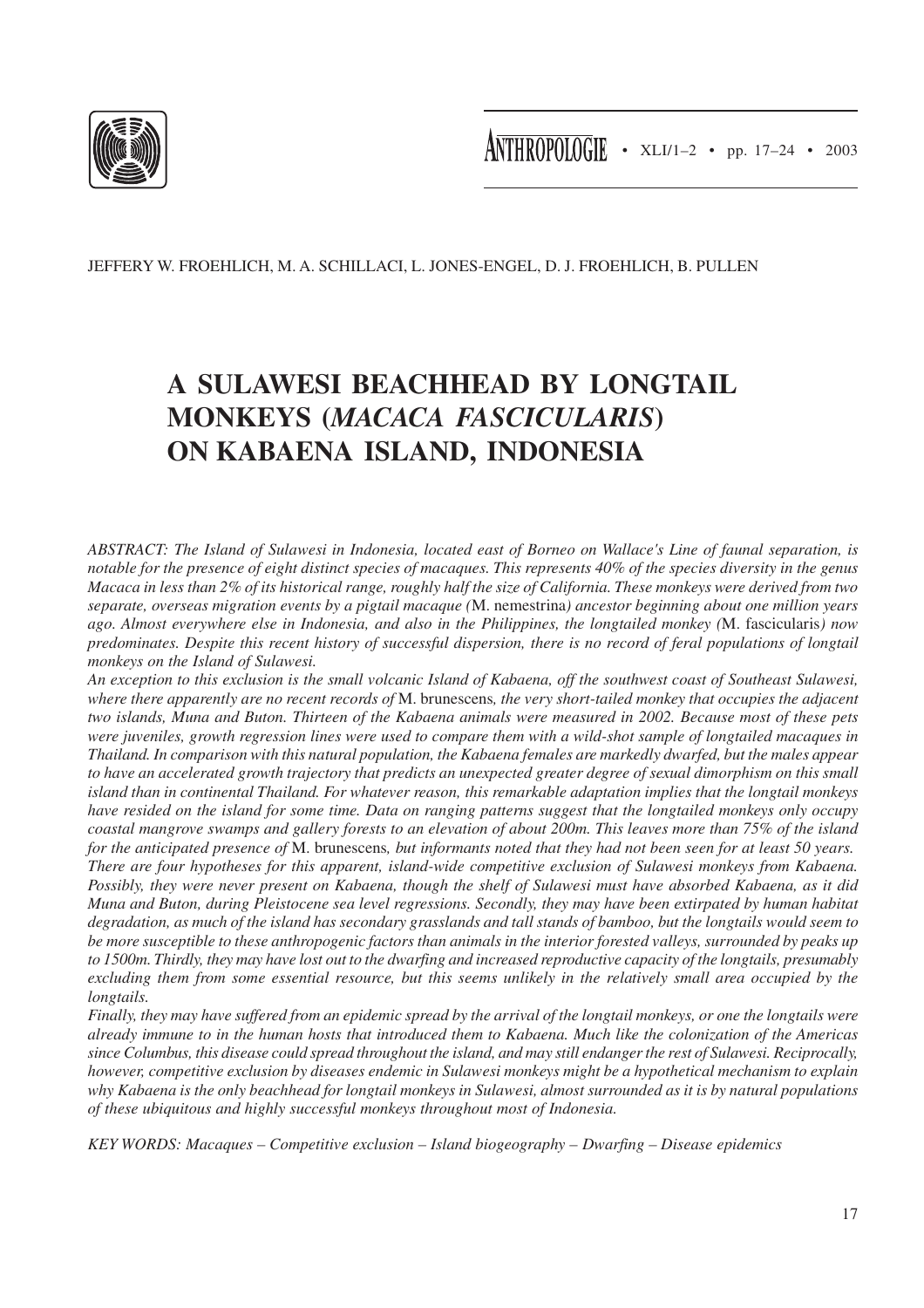## **INTRODUCTION**

The Sunda Shelf of Indonesia is remarkable because it demarcates the edge of Southeast Asia, a line that bears Alfred Wallace's (1890) name as he first noted the separation of Australian fauna in 1856 on the island of Lombok, just east of Bali. The Island of Sulawesi sits on the equator east of Borneo, across the deep Makassar Strait and Wallace's Line. Sulawesi is all the more remarkable since the fauna is comprised of a high proportion of endemic placental mammals (Musser 1987), including a great species diversity of almost tailless monkeys. Most remarkable of all, these eight purported macaque species *(see Figure1)* amount to about 40% of the diversity in the genus *Macaca* in less than 2% of its modern geographical range, rivaling Darwin's Galapagos finches for the study of speciation mechanisms (Froehlich *et al.* 1998).

Derived from a common ancestor with pig-tailed macaques (*M. nemestrina*) about one million years ago (Cronin *et al.* 1980, Delson 1980, Morales, Melnick 1998), recent evidence suggests that the Sulawesi monkeys may actually have dispersed twice across the Makassar Strait (Takenaka *et al.* 1987, Evans *et al.* 1999). The species (*M. hecki*) at the base of the northern peninsula appears to have arrived intrusively after its neighbouring species (*M. tonkeana, M. nigra*) had already diverged from a previous overseas migrant (Froehlich *et al.* 1996). The Sulawesi monkeys vary in basic colour from gray to brown to black, with contrasting beige or white often decorating the cheeks and backsides, and sometimes with lighter or darker distal limb coloraton. Another feature, especially in the north where *M. nigra* is all black, is a variety of "bad hair days" with central crests, flat tops with lateral crests (*M. ochreata*), and even floppy, middle-parted hair (*M. brunescens*). There is also variation in the shape and position of the ischial callosities and the "bare areas" next to the very short tail (Fooden 1969). Finally, there appears to be systematic variation in the configuration of the estrous swellings of the females (Stallmann, Froehlich 2000). In *Figure 1* seven named species are shown on the island's various peninsulas; the taxon on the Balantak Peninsula has yet to be named.

Surrounding Sulawesi on three sides, the longtailed or crab-eating monkey (*M. fascicularis*) similarly dispersed



FIGURE 1. Map of Sulawesi showing the islands discussed in the text and the general locations of the various species of the genus Macaca, including a distinctive taxon on the east-central, Balantak Peninsula that is not yet formalized (see Froehlich *et al.* 1998). Similarly, the status of the small Togean Island population is not resolved. The Island of Peleng has no monkey population.

overseas from the Sunda Shelf, and beyond through most of the Lesser Sunda Islands as far as Timor, during the late Pleistocene (Fooden 1995). On Borneo and Sumatra today it is sympatric with the pig-tailed monkeys. Prehistorically, this may also have been the case for Java (Aimi 1981), but elsewhere the crab-eating monkey is exclusive. Living in mangroves and gallery forests was presumably conducive to dispersal on floating rafts of vegetation (Abegg, Thierry 2002).

There is some debate, however, as to whether this dispersal was totally natural. The more traditional view was one of human introduction to the isolated, deepwater oceanic islands (Medway 1970, Hill 1966, Fooden 1975). The time-span for these introductions could be on the order of 40,000 years, in accord with early human occupation in Australia, New Guinea and some major offshore islands such as New Ireland (e.g., Allen *et al.* 1988, Roberts *et al.* 1990). Genetic data seem to support this view with similarities between the Lombok and Bali longtailed macaques, but with the macaques from the adjacent island of Sumbawa (and Timor further to the east) showing more affinity to Javan and Sumatran longtail monkeys (Kawamoto Suryobroto 1995, Tanaka, Terao 1995). Others

*At an early meeting of the American Association of Physical Anthropology, founded by Aleš Hrdlička, a paper on the allometry of dogs was read by Dr. Hrdlička, to which Franz Weidenreich responded that he could not understand how this consideration of jaw size relative to brain size could possibly apply to breeds of domestic "ducks"! Thus was the international flavour of the early years for the Association and a seminal concern with the study of allometry. Correspondingly, we dedicate this paper to P. Y. Sondaar on the occasion of his death in appreciation of his contributions to Indonesian biogeography.*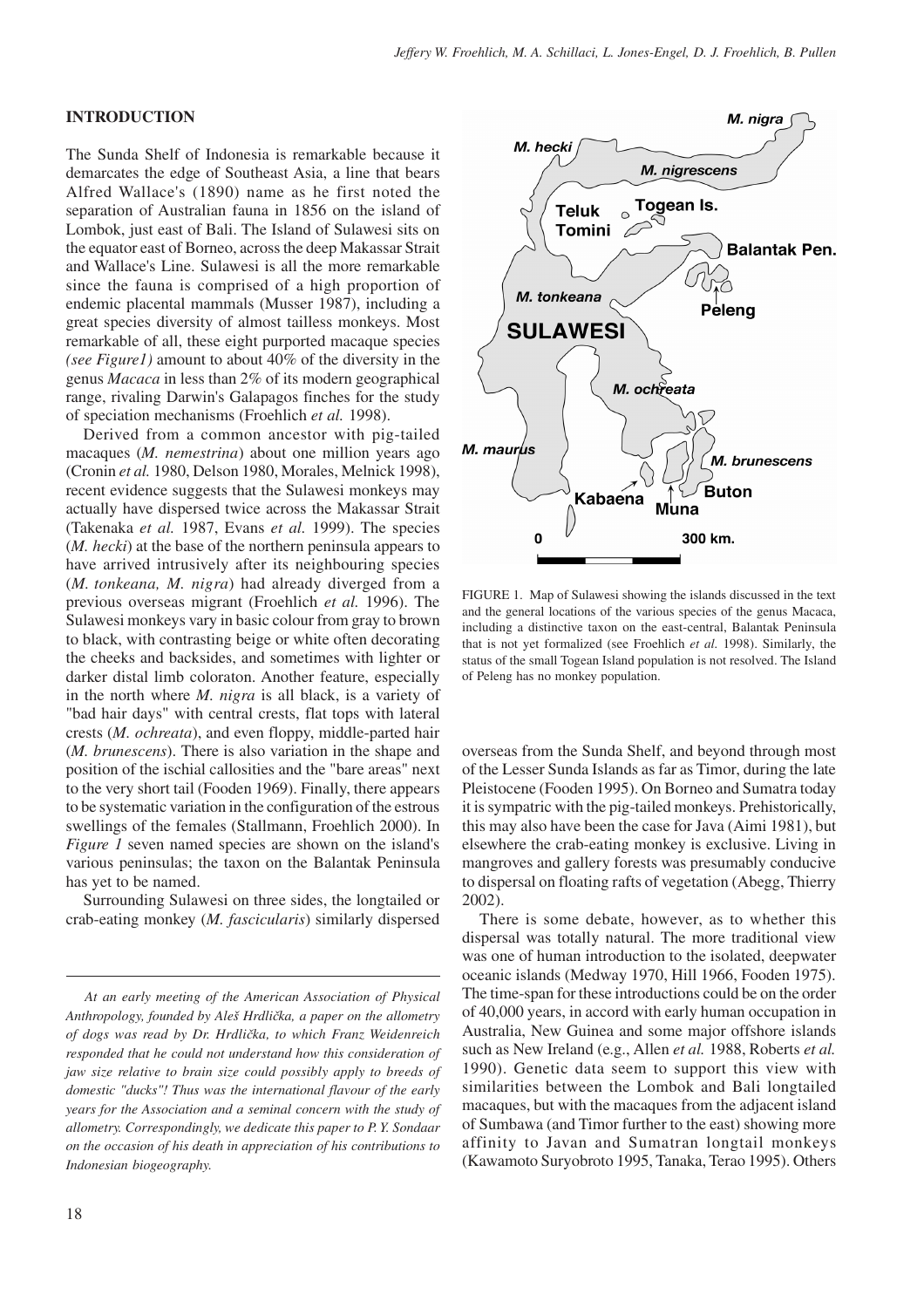

FIGURE 2. Regression growth lines and scatter plots for female and male weight and foot length in two sampling areas of *Macaca fascicularis* as follows: Kabaena Island (with open, square symbols and a dashed line) and Thailand (solid circles and regression lines).

have argued that this same pattern of continuity and discontinuity in morphological traits among deepwater island macaque populations supports the natural dispersal and stochastic evolution of longtailed monkeys (Abegg, Thierry 2002, Aimi *et al.* 1982, Fooden 1995).

Given this parapatetic pattern of near ubiquity for longtailed monkeys in the Indonesian Archipelago, it is noteworthy that they are absent on Sulawesi and in the Mentawai Islands west of Sumatra (Abegg, Thiery 2002). Some have argued that older populations of macaques were already established on these islands by land bridges (Groves, 1976) and/or earlier overseas dispersals (Abegg, Thierry 2002), thereby competitively excluding later intrusions by longtailed macaques. An exception to this apparent exclusion from Sulawesi is the exclusive presence

of longtailed macaques on the small offshore Island of Kabaena *(Figure 1)*, first noted by Elbert (1912).

Situated on the same shelf as the adjacent Islands of Muna and Buton, the relatively small Island of Kabaena (ca. 4000 km2 ) has a considerable variety of habitats rising to elevations of 1500 meters above sea level (asl). Although there are large areas of open grassland and high stands of bamboo up to the tops of low ridges, presumably the result of anthropogenic fires, extensive valleys of rain forest still exist in the interior. The presence of longtailed monkeys and the absence of the Sulawesi macaque taxon found on Muna and Buton (*M. brunescens*), therefore, is an exception to these hypotheses regarding the dispersal of longtailed macaques and their competitive exclusion from a few islands that demands explanation.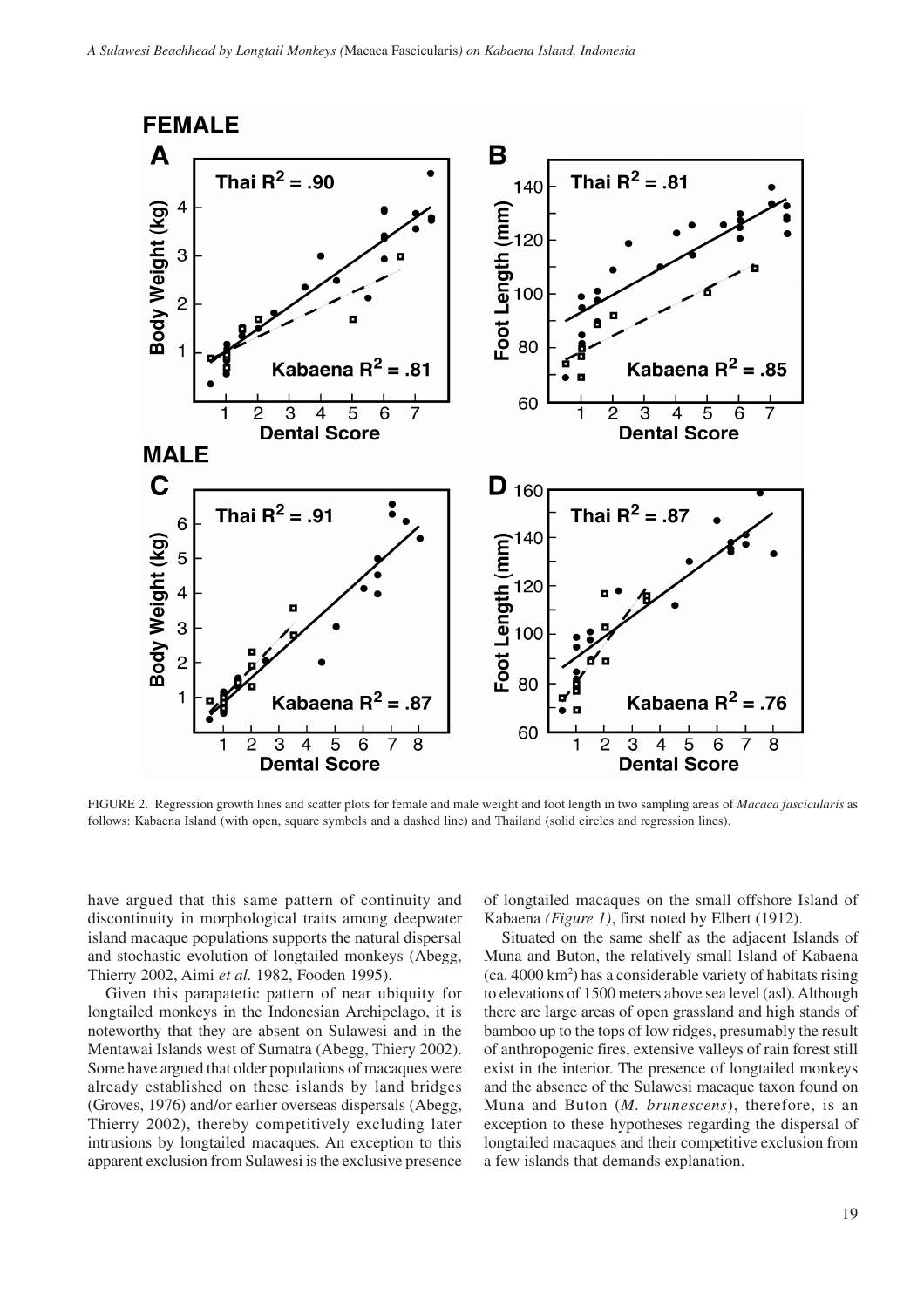#### **SUBJECTS AND METHODS**

After first observing a middle-aged pet monkey from Kabaena Island in 2001 in Kendari, the capital of Southeast Sulawesi, one of us (JWF) arranged with Operation Wallacea to visit the island for five days in 2002. During this time, twelve pet monkeys were sampled on Kabaena, plus one more later in the town of Bau Bau on the Island of Buton. A series of body measurements and photographs were taken of these longtailed monkeys that had been captured on Kabaena. Their mouths were also examined to ascertain the dental formula and wear. With the help of an interpreter informal ethnographic interviews were conducted to determine the provenance of each pet and to gather information on the distribution of longtailed monkeys on the island. In addition, informants were asked about the local stories regarding the origin of these monkeys and if they recalled ever seeing or hearing of short-tailed, Sulawesi monkeys on Kabaena Island, like those on the adjacent Islands of Muna or Buron.

Since the animal observed in Kendari in 2001 appeared to be remarkably dwarfed for her age, with very compact cheek teeth, a major hypothesis of this research was that dwarfing is a predictable outcome of an extended period of occupation and evolution on a small island (e.g., Sondaar 1977). Only one of the 13 animals sampled in 2002, however, was nearly adult, with crowded and incompletely erupted third molars, but already showing monthly sexual swellings. Under natural circumstances she could have already been pregnant. (The 2001 pet in Kendari could not be relocated; presumably, it had died.) The only comparisons that could be made with these mostly subadult data, therefore, were growth allometric, by way of least squares regressions of the raw data.

For comparison, an extensive, wild collected sample of *M. fascicularis* from Thailand was used to show the pattern of normal growth in the two comparable measurements, weight and foot length. Although this sample comprised two subspecies and their possible hybrids, the growth scatter plots appeared to be largely homogeneous and suitable for the purpose of growth allometry. The youngest animals (i.e., no adult teeth) of both sexes in the available small samples were pooled as a baseline for the separate growth regressions of each sex and sample. The least square regression lines for the samples were compared for differences in slope and intercept with a t-test approximation utilizing the pooled variance. The usual formula is compared to a t distribution with the degrees of freedom equal to the sum of the error degrees of freedom from an ANOVA model.

Dental age based on a linear sequence of dental eruption stages was scaled from zero, a neonate with no teeth, to eight, an old adult with severe third molar wear, based on the presence of exposed dentin. Although our dental ages cannot at this time be approximated for chronological age, they provide a developmental basis for comparing the two samples. The robustness of the regression lines is indicated by the R-squared values. Finally, as an approximation of the degree of dwarfing in the young adult Kabaena female, a single specimen t-test was compared to the available Thai sample of equivalent or older females for foot length.

## **RESULTS**

The previous observation of dwarfing in a Kabaena adult female appears to be supported by the regression lines for weight and foot length *(Figures 2A, B)*. Starting from approximately the same intercept (cf. birth weight) the Kabaena females grow in weight at a slower rate than Thai females to Age-class 6.5, when the canines and/or third molars are incompletely erupted. At this age the Kabaena female appears to be at the lower end of the weight range in the Thai sample. As noted in *Table 1*, the slope of this regression line is significantly lower and growth is slower than in the Thai sample.

Similarly, the foot length of the Kabaena females is smaller than the Thai animals at each Age-class from a full deciduous dentition onward. The intercepts for the regression lines (with similar slopes) in *Figure 2B* are significantly different *(Table 1)*. Evaluated a different way, the foot of the female from Kabaena is almost 2 cm shorter than the 12 comparable females (Age-classes 6 to 7.5) in Thailand, a highly significant difference (P<0.002). A further way of looking at this difference is that the adult female foot length on Kabaena is comparable to juveniles with their deciduous incisors being replaced in Thailand.

Unexpectedly, the Kabaena male sample does not show the same dwarfing as the females on the small island. For body weight, neither the slope nor the intercept are significantly different from Thai males in the small sample from Kabaena *(Table 1)*, though the slope appears greater for these males than it is in Thailand, and it is significantly greater *(Table 2)* than the Kabaena female sample (P<0.0 01). For foot length, however, both the intercept and the slope are significantly different for males on Kabaena from those in Thailand *(Table 1)*. As with the female Kabaena sample, the birth size (cf. intercept) of the foot is significantly smaller than it is in Thailand *(cf. Figures 2B, D, Table 1)*. From this starting point a linear model of foot growth is significantly accelerated on Kabaena compared to Thailand, surpassing the latter at Age-class 2.5 when the central incisors are being replaced. The Kabaena males also grow significantly faster than the females (P<0.006), a five-fold difference *(Table 2)* from that found between the sexes in Thailand (P<0.05).

For perspective, the foot size of Kabaena males, from the dental stage of first molar eruption through the replacement of the incisors, can be comparable to Thai males with fully erupted second molars. Alternatively, these very young Kabaena males are already similar to the young adult female in body size. Although there are no older males in the Kabaena sample, it would seem likely that they are on a developmental path to be larger than Thai adults, with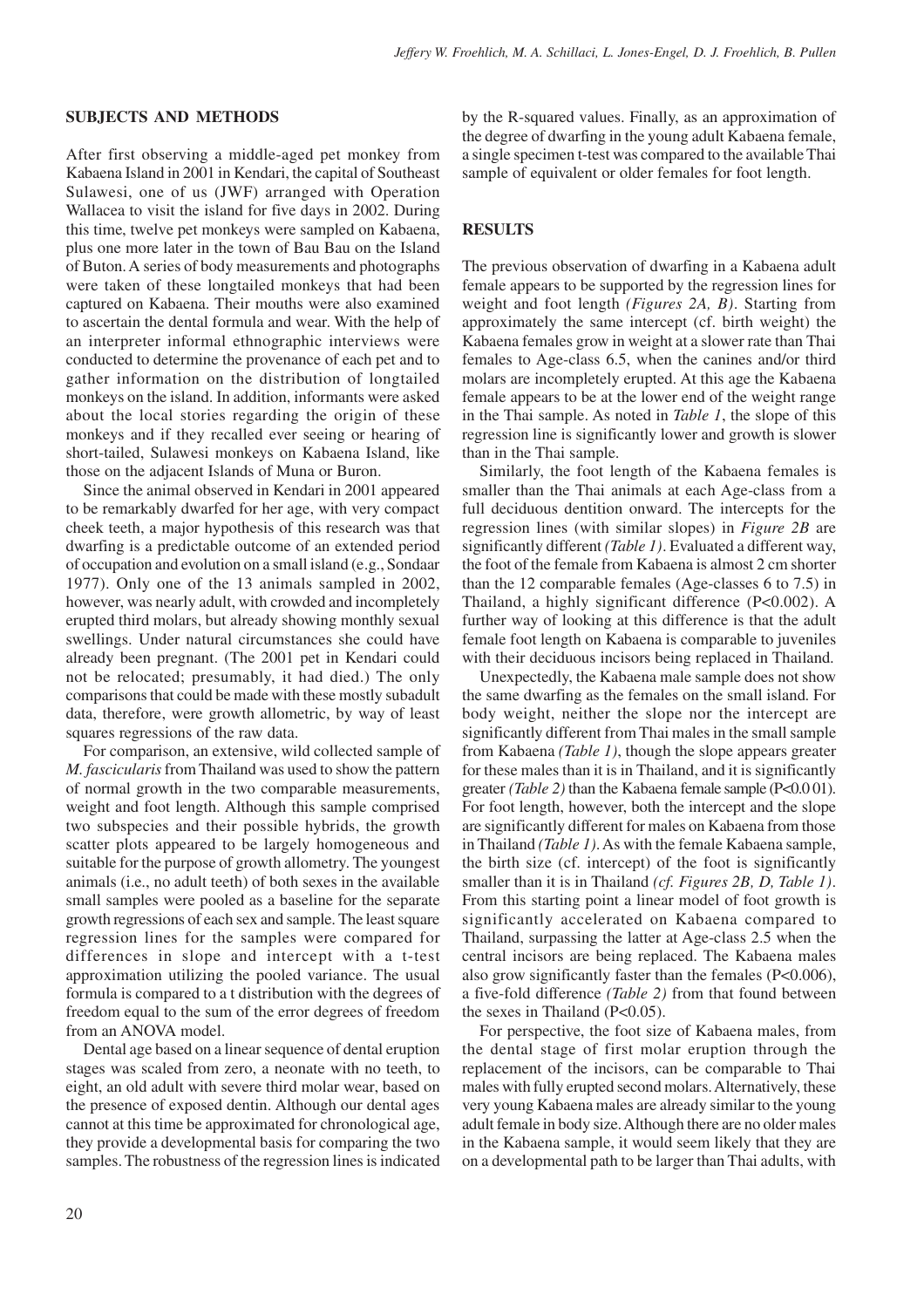| <b>Parameter: Slope</b>     |          |                 |         |         |                           |              |
|-----------------------------|----------|-----------------|---------|---------|---------------------------|--------------|
| <b>Sex</b>                  | Variable | <b>Thailand</b> | Kabaena | t-Value | <b>Degrees of Freedom</b> | Significance |
| F                           | weight   | 0.46            | 0.31    | 2.23    | 32                        | P < 0.02     |
| F                           | foot     | 6.56            | 5.90    | 0.55    | 32                        | P < 0.29     |
| M                           | weight   | 0.73            | 0.87    | 1.08    | 26                        | P < 0.15     |
| M                           | foot     | 8.49            | 15.53   | 2.22    | 26                        | P < 0.02     |
| <b>Parameter: Intercept</b> |          |                 |         |         |                           |              |
| <b>Sex</b>                  | Variable | <b>Thailand</b> | Kabaena | t-Value | <b>Degrees of Freedom</b> | Significance |
| F                           | weight   | 0.59            | 0.71    | 0.52    | 32                        | P < 0.30     |
| F                           | foot     | 86.57           | 72.87   | 3.15    | 32                        | P < 0.002    |
| M                           | weight   | 0.15            | 0.12    | 0.06    | 26                        | P < 0.48     |
| M                           | foot     | 82.10           | 64.84   | 2.37    | 26                        | P < 0.02     |
|                             |          |                 |         |         |                           |              |

TABLE 1. Comparisons of regression slopes and intercepts for *Macaca fascicularis* between two geographical areas: Kabaena Island, Indonesia and Thailand.

TABLE 2. Regression slope comparisons for the sexes of *Macaca fascicularis* in two geographical areas: Kabaena Island, Indonesia and Thailand.

| Area     | Variable | <b>Difference</b> | t-Value | <b>Degrees of Freedom</b> | Significance  |
|----------|----------|-------------------|---------|---------------------------|---------------|
| Kabaena  | weight   | 0.56              | 4.25    | 12                        | P < 0.001     |
| Thailand | weight   | 0.27              | 4.47    | 44                        | P < 0.0001    |
| Kabaena  | foot     | 9.64              | 2.98    | 12                        | $P \le 0.006$ |
| Thailand | foot     | 1.94              | 1.72    | 44                        | P < 0.05      |

a much greater degree of sexual dimorphism than in Thailand.

This is a remarkable finding given the small size of the island. In fact, the survey data indicate that the island is effectively much smaller for longtailed monkeys than its 3,966 km2 would suggest. All sightings and the provenances of the sample were at elevations below 200 m asl in the vicinity of streams. Moreover, two field seasons of the Operation Wallacea team at about 300 m asl and above never revealed any evidence of monkeys. A simple planimeter tracing at the 200 m contour shows that over 75% of the island exceeds this elevation. With several areas of steep coastline or open grassland and bamboo, the discontinuous mangrove swamps and gallery forests provide considerably less than 1,000 km2 of adequate habitat for the longtailed macaque population.

## **DISCUSSION**

The faster growth trajectory of Kabaena males implies greater adult size and sexual dimorphism than in Thailand. An alternative projection, however, would predict an early

offset of physical growth with retarded, but then presumably relatively accelerated tooth eruption. This could result, however, in physically large males, that had not yet developed their full cheek teeth or canine weaponry; this might be ecologically maladaptive and a great social disadvantage for these subadult males.

A subjective assessment of the Thai scatter plots *(Figures 2C, D)*, however, might also suggest that there would be a better fit of a sigmoid growth curve with an adolescent spurt around Age-class 5, or following second molar eruption when the premolars are being replaced. At this time it has been shown that males can be under considerable nutritional stress (Froehlich *et al.* 1981). From this perspective the Kabaena data appear even more distinctive, with the projection of either a later growth spurt or a different, decelerating female-like trajectory that could arrive at a final size comparable to Thai adult males.

In either case, the distinctive combination of dwarfed females with unchanged or even larger males would imply an unexpected evolutionary process and a relatively long time frame on Kabaena Island for this to occur. The alternative hypothesis of a recent, bottlenecked introduction of genetically small pets would not account for different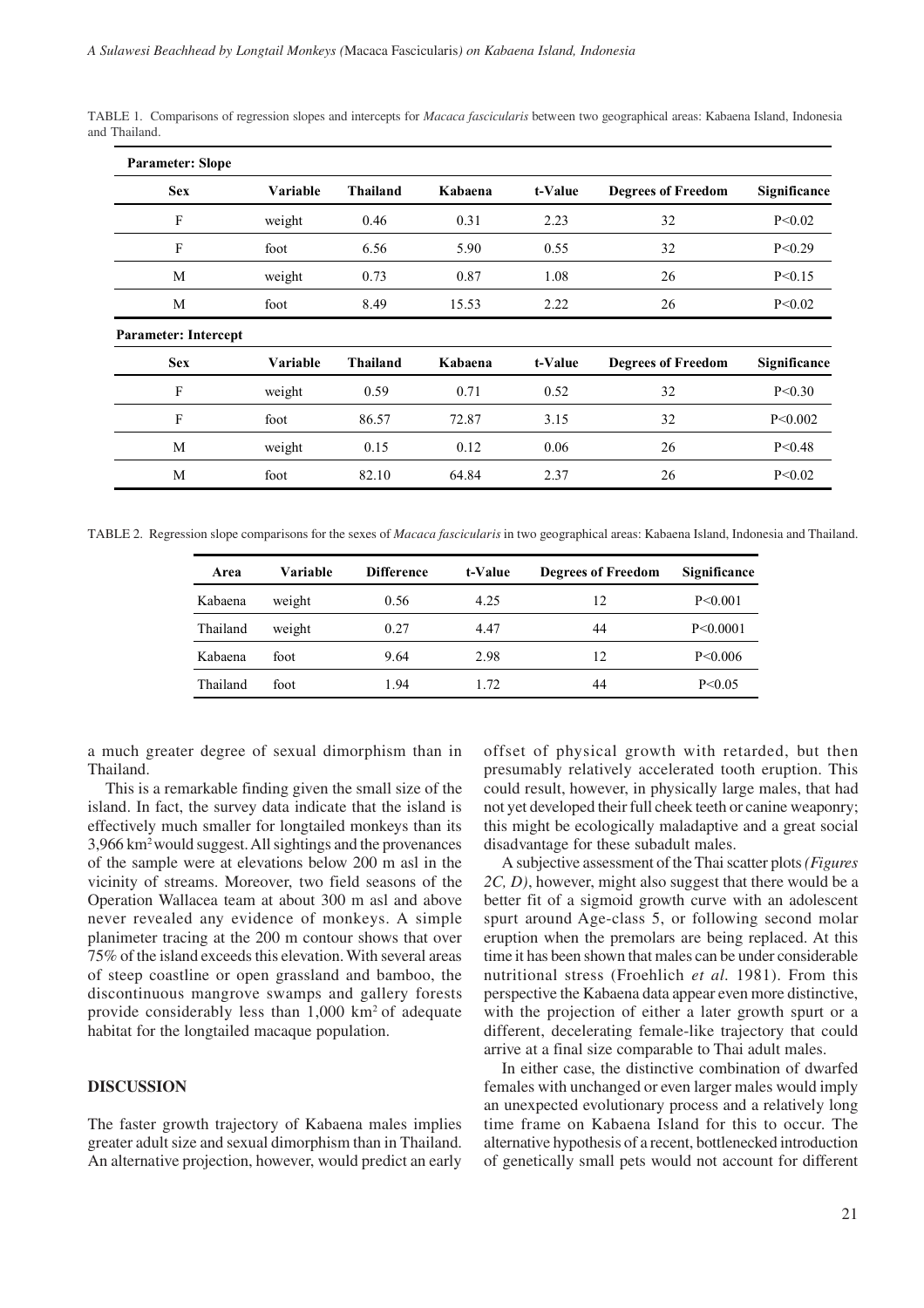growth trajectories in the two sexes. That is not to say that the introduction could not have been ten thousand years ago or earlier, and still accompanying human movement. Regardless of exactly when or how this immigration occurred, and because Kabaena is a fringing island, like Buton and Muna, on a shelf no deeper than 200 m (Fooden 1969), it is likely that the island was inhabited by Sulawesi monkeys when the longtails first arrived.

Without further study – indeed, without a confirmation of the predicted, large adult male size – one can only speculate on the processes of adaptation that produced this differential pattern of growth in Kabaena longtailed macaques. While smaller, faster reproducing females, with smaller birth weights in their babies, might be predicted on small islands, given the paucity of taxa on these islands (MacArthur, Wilson 1967, Sondaar 1977), larger males would imply either greater sexual selection for these highly competitive females in the limited area or considerable niche partitioning between the sexes in a marginal habitat, or both. Given that Harcourt and Schwartz (2001) have found that body size is a strong predictor of extinction in primates on small, Sunda Shelf islands, this must be a risky reproductive strategy for these males.

Nevertheless, the apparent length of time that longtailed monkeys have been evolving on Kabaena, by whatever mechanisms, reflects on the likelihood of alternative explanations for the presumed absence of Sulawesi monkeys on the island, the primary objective of this study. Surveys have found only vague oral traditions and recollections of short-tailed Sulawesi monkeys on the island. (Indeed, a reference to a short-tailed monkey pet from at least two informants turned out to be a *M. fascicularis* amputee.) A couple of interviewed older residents vaguely recalled Sulawesi monkeys, but they had not been seen in about 50 years. Another stated that the frequency of these sightings was much less than one in a thousand.

This is surprising given the likelihood of Sulawesi macaque presence and the amount of the island that they could still inhabit. Of the  $3,000 \text{ km}^2$  above 200 m asl, there are about 2,000 km<sup>2</sup> in a contiguous area of high mountain peaks and forested interior valleys with no human inhabitants. The area below 200 m asl, that the parapatric longtails could inhabit, must also be much less than 1,000 km2 . Rijksen (1978) in Sumatra and personal (JWF) observations in Borneo indicate that longtails rarely forage more than 300 m away from their nocturnal "refuging" in the trees above water. In both places, pigtailed monkeys (*M. nemestrina*) were more nomadic in the inland forests (Crocket, Wilson,1980). Indeed, Fooden (1975) argued that the robust body-build and terrestrial tendencies of these pigtails may have been adapted to savanna-like, Pleistocene ecosystems. This assessment could also easily apply to *M. brunescens*, especially on the nearby, relatively flat, dry island of Muna.

Thus, it seems likely that the larger, more terrestrial Sulawesi monkeys were present when the smaller, gallery forest adapted longtailed macaques were introduced, or stray migrants floated on flotsam to Kabaena Island perhaps as long as ten thousand years ago, or more. The logical hypothesis that the island was uninhabited by monkeys seems unlikely. Kabaena occupies the same Sulawesi shelf as the adjacent and similarly arid Muna Island. In addition to similarly extensive woodland savannas and a relatively low human population, there is also much unoccupied forested habitat on Kabaena. Finally, oral tradition seems to recall their presence.

Given the above discussion of Kabaena habitat and the ecology of the two monkeys, it also seems very unlikely that forest destruction by fire or other anthropogenic influences, such as hunting, could account for the absence of Sulawesi monkeys on Kabaena. Indeed, it seems more likely that the longtails would have been vulnerable to these factors. Therefore, competitive exclusion of Sulawesi monkeys by the newly arrived longtails must be considered.

Exclusion through competition for resources does not seem a likely hypothesis for the apparent absence of *M. brunescens* on Kabaena Island. Since the longtailed macaques occupy such a small part of the island, it does not seem likely that they could exclude the endemic animals from the whole. A study by Harcourt and Schwartz (2001) indicates that longtails survive on Sunda Shelf islands as small as 23 km<sup>2</sup>, while pigtails exist on no island smaller than 839 km2 , and then in sympatry with longtailed macaques. In this context the endemic Sulawesi monkeys are such generalists, in contrast to the more specialized "crab-eaters", that it seems very unlikely that an essential nutrient or other resource would be unavailable on the rest of the island.

An alternative hypothesis of competition, first proposed by Wheatley (1980) for malaria in longtailed monkeys, could be differential resistance to disease when in sympatry with other macaques. Fooden (1994) has also reported that several species of macaques have natural, benign malarial infections (that are experimentally virulent in other macaque species), presumably with some evolved resistance to these pathogens. *M. fascicularis* exhibits up to five malaria species (three on Java), while *M. nigra* (in North Sulawesi) exhibits only one. If *M. fascicularis* evolved these differences while speciating at a later time than macaques like the Sulawesi species (Abegg, Thierry 2002), it is also possible that they could have coevolved relationships with other diseases.

Recent work strongly supports the bidirectional exchange of diseases between humans and macaques in Sulawesi (Jones-Engel, 2002, Jones-Engel *et al.* 2001). The same mechanism of bidirectional pathogen transmission should also be present among other macaque species, especially on continental areas with larger faunas and longer human contacts. Like a "Typhoid Mary", longtailed macaques could have acted as resistant carriers for viruses or other pathogens that could easily spread throughout and decimate a naïve Sulawesi species when contacted during dispersal, especially if carried by a local vector such as mosquitoes. Another potential and interesting scenario, with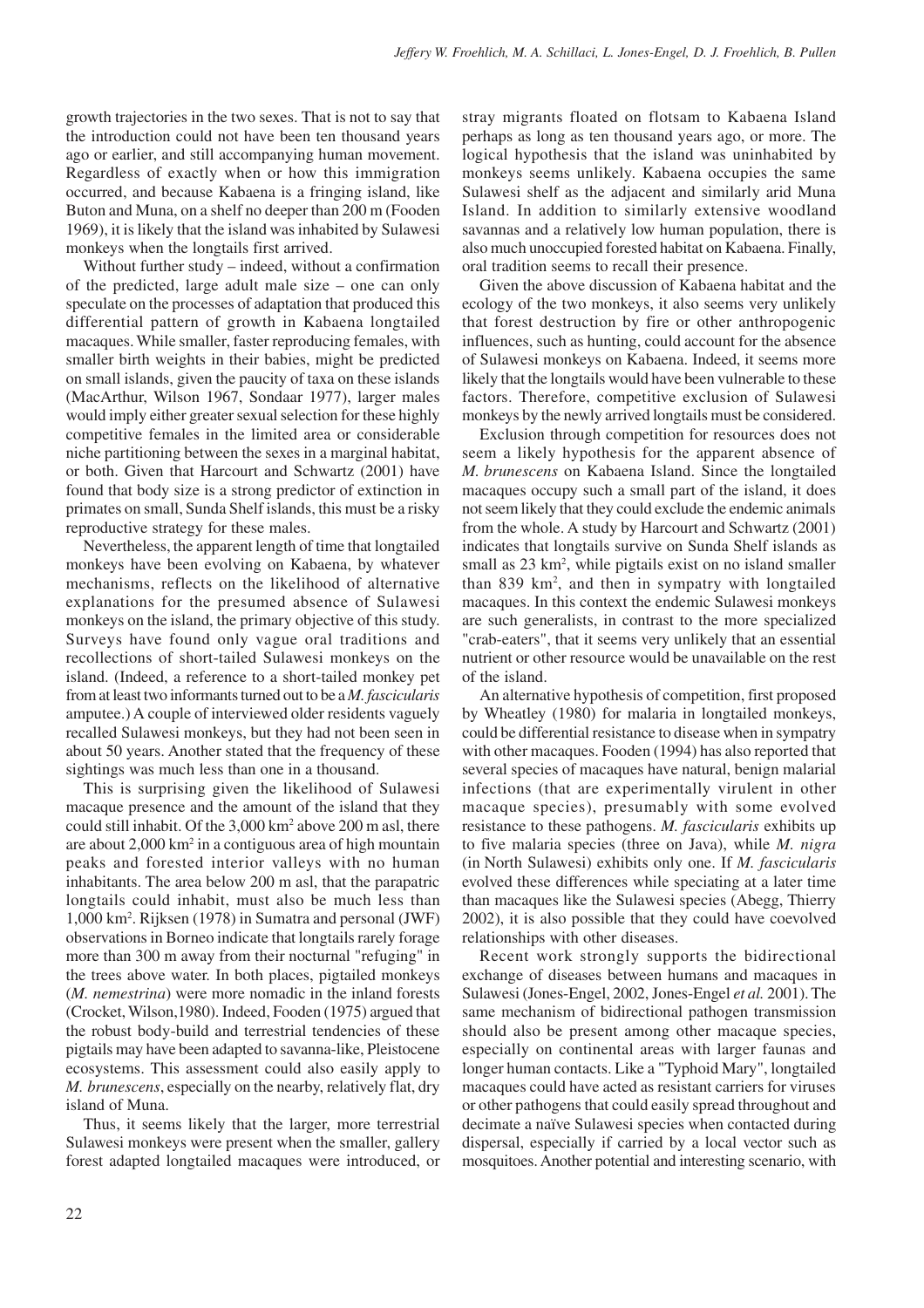human introduction of the longtailed macaques on Kabaena, is resistance to some disease in these human hosts that was virulent for the Sulawesi monkeys on Kabaena. These hypotheses of a competitive edge by disease resistance, however, do not account for the geographical confinement of the longtails solely to Kabaena Island.

Since any proposed dispersal mechanism, other than unlikely land bridges, involves an extreme bottlenecking of the founders, it is predictable that these disease or resistance carrying mechanisms could be subject to the same contingent sampling effects as genetic traits. If carriers arrived, this could give the stray immigrants a great competitive edge, in contrast to the alternative model of an overwhelming advantage for the resident species that might otherwise exclude the immigrants (Abegg, Thierry 2002). For example, a derived disease and the two monkey species (*M. nemestrina* and *M. fascicularis*) might have coevolved in the continental center of Sundaland and then dispersed during a subsequent sea level regression (Abegg, Thierry 2002), while pigtails more isolated in Java (Aimi 1981), and quite possibly also on Bali, might have been naïve to this new disease, thus accounting for their absence today, in contrast to the coevolved sympatry of the two species in Borneo and Sumatra.

The absence of longtailed monkeys on the rest of Sulawesi, however, might not be due solely to a resident advantage over stray colonists (Abegg, Thierry 2002) in the absence of any advantage for the immigrants. For example, it appears that *M. hecki* did, in fact, invade Sulawesi after *M. tonkeana* and *M. nigra* were already established (Froehlich *et al.* 1998). With respect to the more ecologically specialized, less physically competitive longtails, however, their failure to colonize Sulawesi may only have been a sampling bias leaving the colonists without their coevolved disease advantage,

Alternatively, given the long isolation of the Sulawesi monkeys, their incredible species radiation, and their facility of disease exchange, it is also suggested that they also might carry diseases that were incompatible with immigrant longtails. In this case, the Kabaena success of the longtailed macaques could be a sampling exception to this hypothetical disease defense, or one of isolation by distance that deleted the relevant disease in the Southeast Sulawesi macaques. Without this totally hypothetical presence of a competitive edge by an endemic disease resistance in Sulawesi monkeys, the rest of Sulawesi could be vulnerable to the same mechanism that excluded *M. brunescens* from Kabaena. Thus, the presence of longtailed macaques on Kabaena Island, and often as pets throughout the rest of Sulawesi, could be like a ticking time bomb of ecological disaster for the rest of the Sulawesi monkeys.

All of this is entirely hypothetical in the absence of a thorough study of disease antibodies and pathogens. What is a clear conclusion, however, is that no conventional ecological mechanism seems adequate to explain the success of the longtailed macaque beachhead on Kabaena Island, their unique life history adaptation to the island,

and their total competitive exclusion of the Sulawesi monkeys that must have been present on Kabaena when they arrived, perhaps thousands of years ago. Secondly, it seems imperative that answers to these questions be found in order to prevent the same thing from happening throughout the rest of Sulawesi.

### **ACKNOWLEDGEMENTS**

We wish to thank the people of Kabaena Island for their hospitality and help, especially when one of us (JWF) met with the disaster of an overturned outrigger canoe. Operation Wallacea was very generous with logistical and travel support in Sulawesi, and for the encouragement to pursue the project. Jack Fooden of the Field Museum in Chicago facilitated the collection of comparative data. We also wish to thank Phillip Tobias for his indirect suggestion of dedicating this paper to the memory of P. Y. Sondaar; it is unfortunate that his expertise is no longer available to comment on the insular evolution phenomenon discovered in this research. Finally, one of us (JWF) wishes to thank the organization committee of the International Anthropological Congress for the invitation and kind hospitality when this paper was presented in Prague.

## **REFERENCES**

- ABEGG C., THIERRY B., 2002: Macaque evolution and dispersal in insular south-east Asia. *Biological Journal of the Linnean Society* 75: 555–576.
- AIMI M., 1981: Fossil *Macaca nemestrina* (Linnaeus, 1766) from Java, Indonesia. *Primates* 22: 409–413.
- AIMI M., BAKAR A., SUPRIATNA J., 1982: Morphological variation of the crab-eating macaque, *Macaca fascicularis* (Raffles, 1821), in Indonesia. *Kyoto University Overseas Research Report of Studies on Asian Non-Human Primates* (2): 51–55.
- ALLEN J., GOSDEN C., JONES R., WHITE J. P., 1988: Pleistocene dates for human occupation of New Ireland, northern Melanesia. *Nature* 331: 707–709.
- CROCKET C. M., WILSON W. L., 1980: The Ecological separation of *Macaca nemestrina* and *M. fascicularis* in Sumatra. In: D. G. Lindburg (Ed.): *The Macaques: Studies in Ecology, Behavior and Evolution.* Pp. 148–181. Van Nostrand Rheinhold, New York.
- CRONIN J. E., CANN R., SARICH V. M., 1980: Molecular evolution and systematics of the genus *Macaca.* In: D. G. Lindburg (Ed.): *The Macaques: Studies in Ecology, Behavior and Evolution.* Pp. 31–51. Van Nostrand Pheinhold, New York.
- DELSON E., 1980: Fossil macaques, phyletic relationships and a scenario of deployment. In: D. G. Lindburg (Ed.): *The Macaques: Studies in Ecology, Behavior and Evolution.* Pp. 10–30. Van Nostrand Pheinhold, New York.
- ELBERT J., 1912: *Die Sunda-Expedition des Vereins für Geographie und Statistik zu Frankfurt am Main*, Vol. 1. Minjon, Frankfurt.
- EVANS B.J., MORALES J.C., SUPRIATNA J., MELNICK D. J.,
- 1999: Origin of Sulawesi macaques (Cercopihecidae: *Macaca*) as suggested by mitochondrial DNA phylogeny. *Biological Journal of the Linnean Society* 66: 539–560.